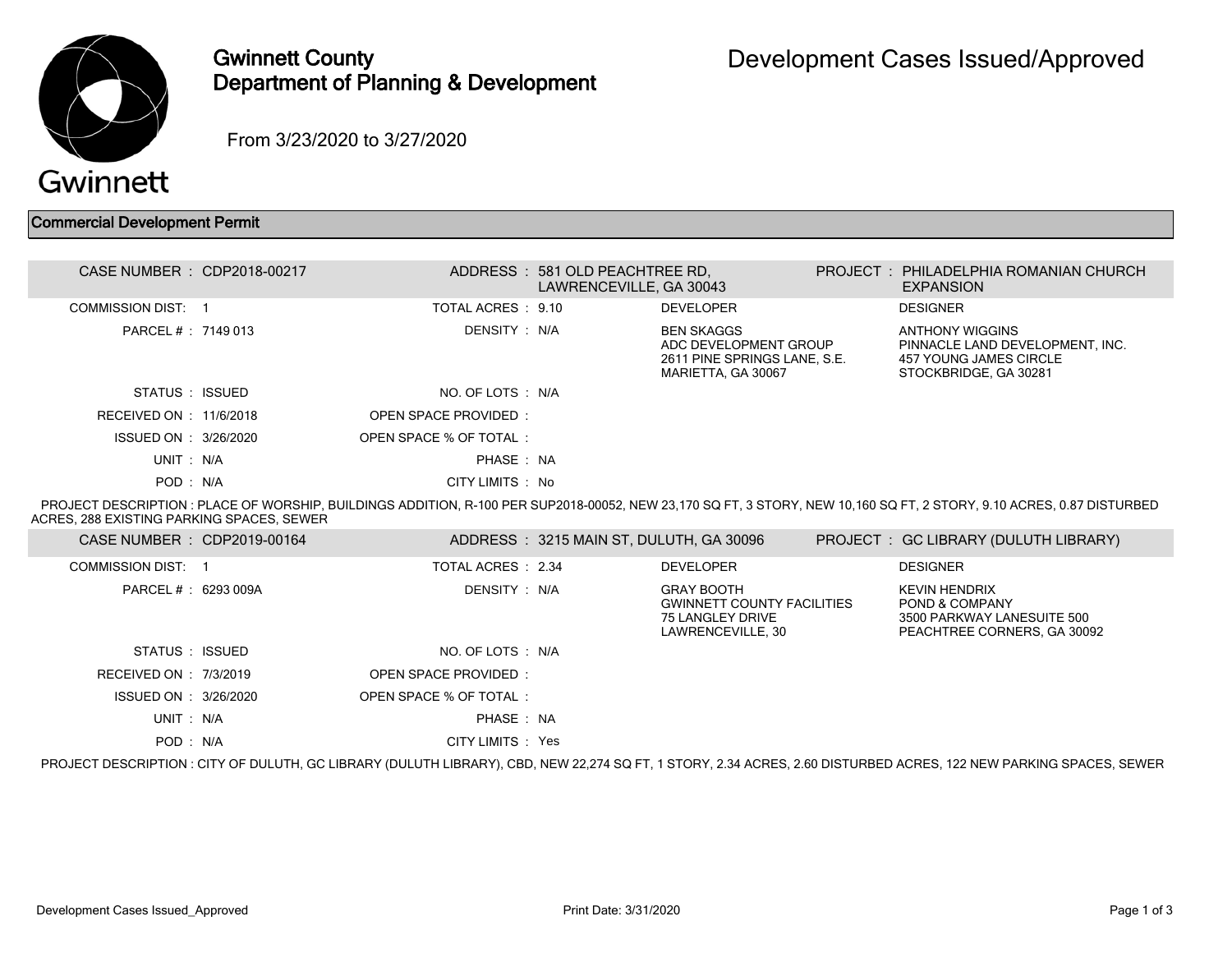| CASE NUMBER : CDP2019-00269                                                                                                                  |  |                                                                        | ADDRESS: 4036 WETHERBURN WAY,<br>PEACHTREE CORNERS, GA 30092 |                                                                                                                   |  | PROJECT: DDMBA ATLANTA                                                                            |
|----------------------------------------------------------------------------------------------------------------------------------------------|--|------------------------------------------------------------------------|--------------------------------------------------------------|-------------------------------------------------------------------------------------------------------------------|--|---------------------------------------------------------------------------------------------------|
| COMMISSION DIST: false                                                                                                                       |  | TOTAL ACRES : 1.00                                                     |                                                              | <b>DEVELOPER</b>                                                                                                  |  | <b>DESIGNER</b>                                                                                   |
| PARCEL # : 6313 070                                                                                                                          |  | DENSITY: N/A                                                           |                                                              |                                                                                                                   |  | <b>LOUIS YUAN</b><br>Y STUDIO, LLC<br>5030 AVALA PARK LN.<br>NORCROSS, GA 30092                   |
| STATUS : ISSUED                                                                                                                              |  | NO. OF LOTS : N/A                                                      |                                                              |                                                                                                                   |  |                                                                                                   |
| RECEIVED ON : 12/5/2019                                                                                                                      |  | OPEN SPACE PROVIDED:                                                   |                                                              |                                                                                                                   |  |                                                                                                   |
| ISSUED ON : 3/26/2020                                                                                                                        |  | OPEN SPACE % OF TOTAL:                                                 |                                                              |                                                                                                                   |  |                                                                                                   |
| UNIT: N/A                                                                                                                                    |  | PHASE: 1                                                               |                                                              |                                                                                                                   |  |                                                                                                   |
| POD: N/A                                                                                                                                     |  | CITY LIMITS : Yes                                                      |                                                              |                                                                                                                   |  |                                                                                                   |
|                                                                                                                                              |  | PROJECT DESCRIPTION : DDMBA ATLANTA, C-1 PER REZ1977-00086, FIRE VAULT |                                                              |                                                                                                                   |  |                                                                                                   |
| CASE NUMBER : CDP2020-00014                                                                                                                  |  |                                                                        | 30096                                                        | ADDRESS: 3890 SATELLITE BLVD, DULUTH, GA                                                                          |  | PROJECT: GRACE IMPORTS                                                                            |
| COMMISSION DIST: 1                                                                                                                           |  | TOTAL ACRES: 2.51                                                      |                                                              | <b>DEVELOPER</b>                                                                                                  |  | <b>DESIGNER</b>                                                                                   |
| PARCEL # : 6208 010                                                                                                                          |  | DENSITY : N/A                                                          |                                                              | <b>MATHEW CHERIAN</b><br><b>GRACE IMPORTS</b><br>2430 MOUNTAIN INDUSTRIAL<br><b>BOULEVARD</b><br>TUCKER, GA 30084 |  | <b>BYRON ARCENEAUX</b><br>PRIMUS ENGINEERING. INC.<br>3010 HAMILTON MILL ROAD<br>BUFORD, GA 30519 |
| STATUS : ISSUED                                                                                                                              |  | NO. OF LOTS : N/A                                                      |                                                              |                                                                                                                   |  |                                                                                                   |
| RECEIVED ON : 1/29/2020                                                                                                                      |  | OPEN SPACE PROVIDED:                                                   |                                                              |                                                                                                                   |  |                                                                                                   |
| ISSUED ON : 3/26/2020                                                                                                                        |  | OPEN SPACE % OF TOTAL:                                                 |                                                              |                                                                                                                   |  |                                                                                                   |
| UNIT: N/A                                                                                                                                    |  | PHASE: NA                                                              |                                                              |                                                                                                                   |  |                                                                                                   |
| POD: N/A                                                                                                                                     |  | CITY LIMITS : No                                                       |                                                              |                                                                                                                   |  |                                                                                                   |
| PROJECT DESCRIPTION : RETAIL, C-2 PER REZ1989-00003, NEW 8.165 SQ FT, 2 STORY, 2.51 ACRES, 0.30 DISTURBED ACRES, 9 NEW PARKING SPACES, SEWER |  |                                                                        |                                                              |                                                                                                                   |  |                                                                                                   |
| <b>TOTAL EOD</b> : Commorsial Davelopment                                                                                                    |  | $N \cap C \cap C \subset C$                                            |                                                              | $MD$ $DEIM$                                                                                                       |  | TOTAL ACDEC . 14 OF                                                                               |

| <b>TOTAL FOR: Commercial Development</b><br>Permit | NO. OF CASES: 4 | NO. OF LOTS : | <b>TOTAL ACRES: 14.95</b> |
|----------------------------------------------------|-----------------|---------------|---------------------------|
|----------------------------------------------------|-----------------|---------------|---------------------------|